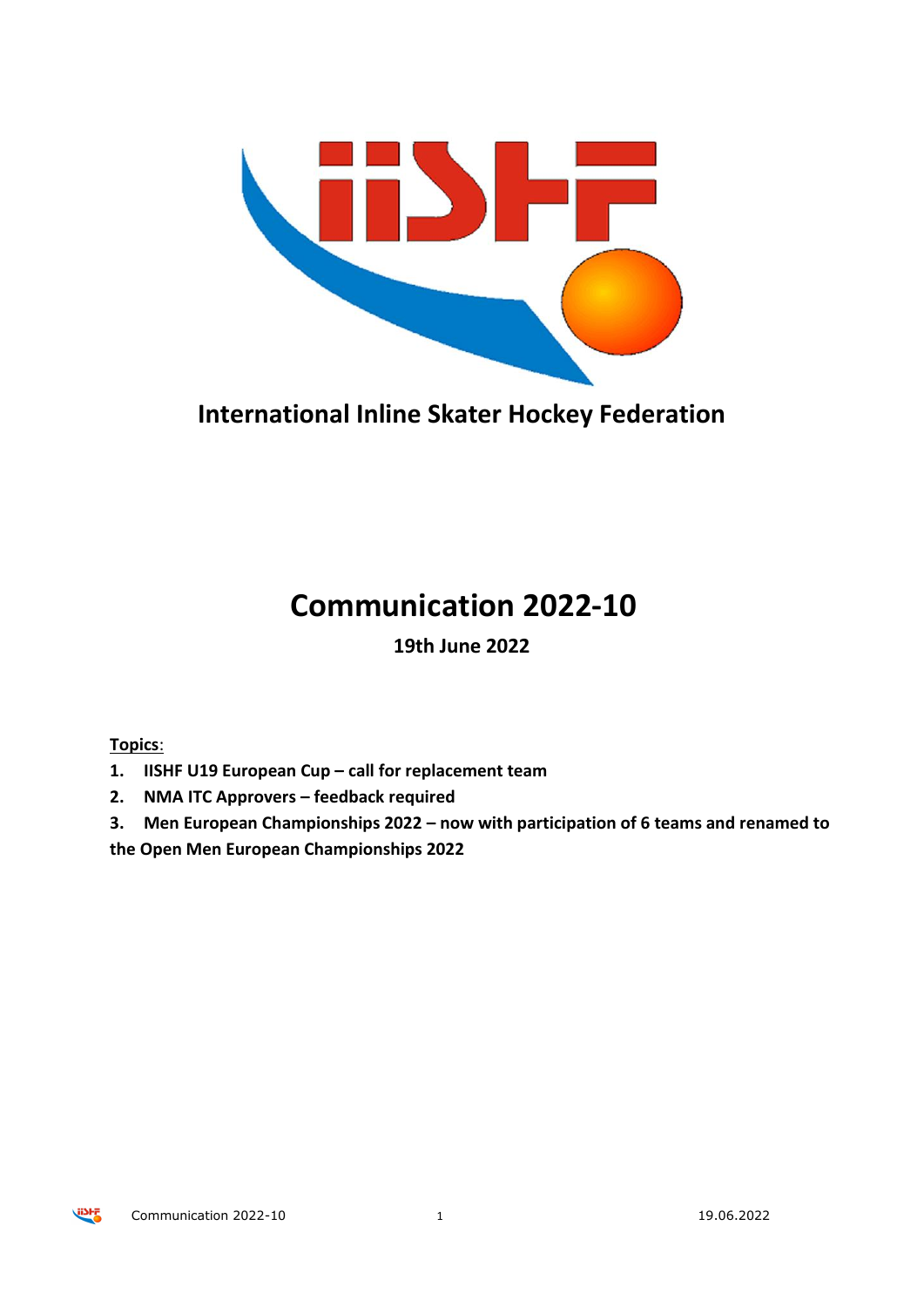### **1. IISHF U19 European Cup – call for replacement team**

The Austrian team HC Mad Dogs Wiener Neustadt has according to the Austrian Federation confirmed on 18.06.2022 with very short notice less than 2 weeks before the event cancelled their participation in the IISHF U19 European Cup 2022 taking place on 01-03.07.2022 in Rossemaison, Switzerland.

There are no backup teams so we are left with just 9 teams rather than the planned 10 teams for this Title Event. If any NMA's have teams meeting the requirements for **participation willing to take part with short notice then please inform IISHF latest by Saturday 25.06.2022**. In the case of more than one team interested the seletion will be done according to the IISHF ranking order for this age category.

#### **2. NMA ITC Approvers – feedback required**

In the IISHF Communication Letter 2022-09 published on 03.06.2022 the IISHF Manager Simon Price made the following request:

As you have seen during season 2021 and 2022 we are moving to a more digital solution for how we run events. We are currently in the process of renewing our International Team Certificate approval process and looking to move away from an Excel based system to a more streamlined process where your teams will acquire instant feedback on the validity of a submitted ITC via the web.

The envisaged benefits of this system will be:

- Fail faster approach
	- $\circ$  This means that if there are duplicated, malformed, or missing data the team will be notified immediately and it not have to go through you, or to the IISHF to be returned increasing the time to approve a document
- Less emails being sent between Team, National Member Association and IISHF
- Quicker response times on approval
- Upon approval the relevant groups or people will be emailed with the approval, with any and all supporting documents
	- o Letters of Guest approval
	- o Approved ITC
	- o Any other required supporting documentation
- Consistent approach to checking information
	- o A custom rules engine is being designed to take all relevant IISHF Rules and Regulations to make the determinations based on the information supplied in the ITC.

However, over the years we have taken on face value that the person(s) we have received the document(s) from have been the necessary and appointed person within the National Member Association. IISHF Regulation 20.9 states subsection c *"The parent National Member Association*